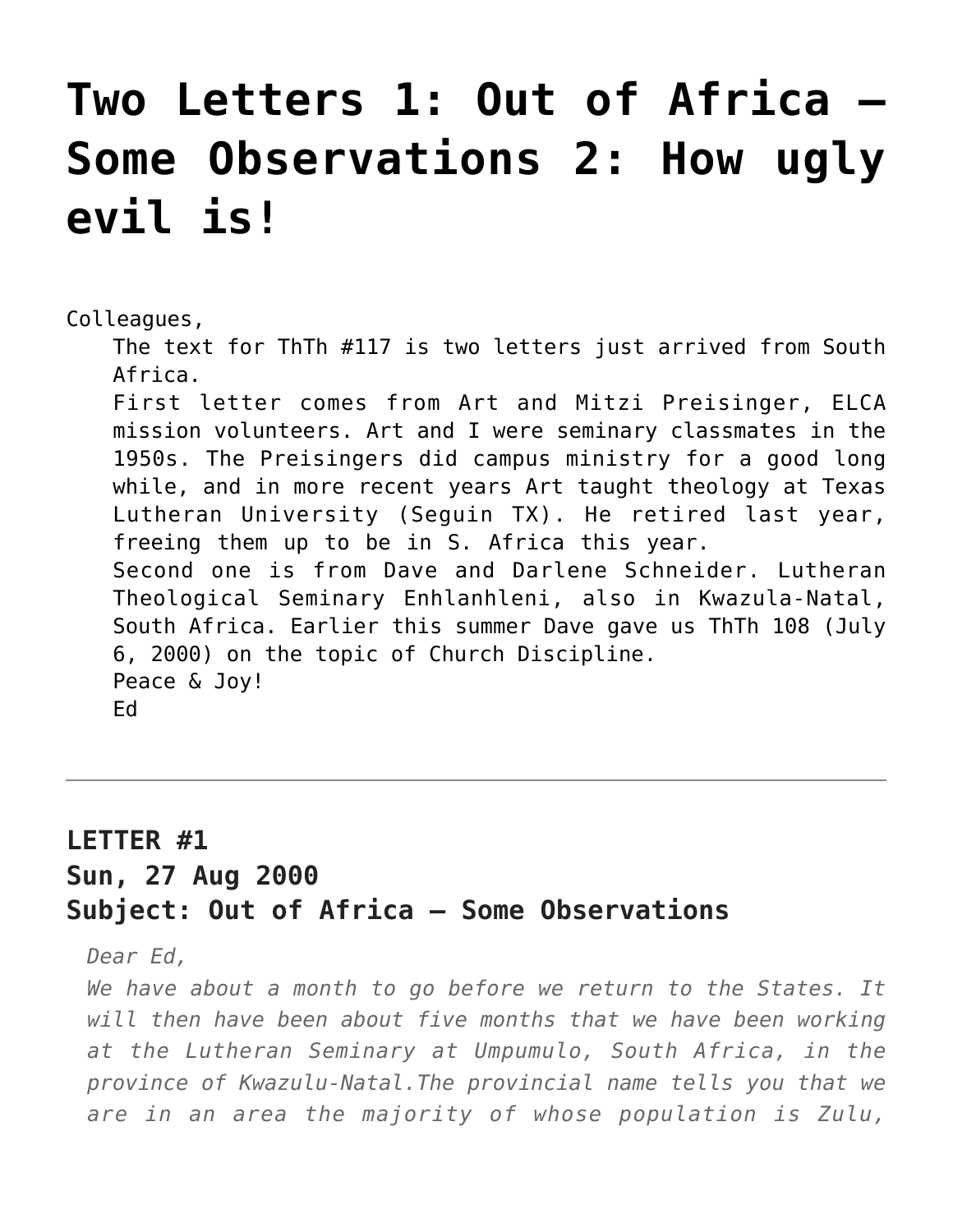*although there are large groups of Indians nearby – Stanger, 40 kms. away (total pop. 220,000) and Durban, 90 kms. (total pop. over 1 million). [Ed's note: Both cities are on S. Africa's southeastern coast overlooking the Indian Ocean.] Zulu is the main language spoken by the seminary staff, the workers, and the people of the nearby village. Students' primary languages include Zulu, Xhosa, Tswana, Setswana, Venda, Afrikaans. During class breaks, the "quad" is Babel redivivus. Most of the students are South African, but a few come from other parts of southern Africa: Swaziland, Botswana, Zimbabwe and Zambia.*

*The language division bespeaks social division as well, particularly vis-a-vis the few colored [=mixed race] students from S.Africa's Western and Northern Cape provinces and the black students. The former generally gravitate socially toward the couple of colored lecturers and the colored staff librarian, who themselves, since they do not speak Zulu, pretty much socialize among themselves. Apartheid lives.*

*Recently you remarked that a sermon from an ELCA pulpit which you had heard contained little or no gospel; that in fact even the Name was not named. This concerned you. Well, here the name is named a lot, usually with adjectives (wonderful, Lord, savior, etc.). Often when students read the scripture lesson in chapel they preface the reading with "I read in the name of the Lord Jesus Christ." Trinity? All over the place, many students crossing themselves at the appropriate invocation. (Note: They refuse to say Holy "Ghost." They will always and only say or sing Holy "Spirit." This is sometimes amusing when it comes to, e.g., the last two lines of the Common Doxology.)*

*If it is true that "cantat bis orant " [the one who sings is praying twice] these folk pray up a storm. They worship here probably more than all the ELCA seminaries put together: morning and evening, Sunday through Friday. Weekly Eucharist.*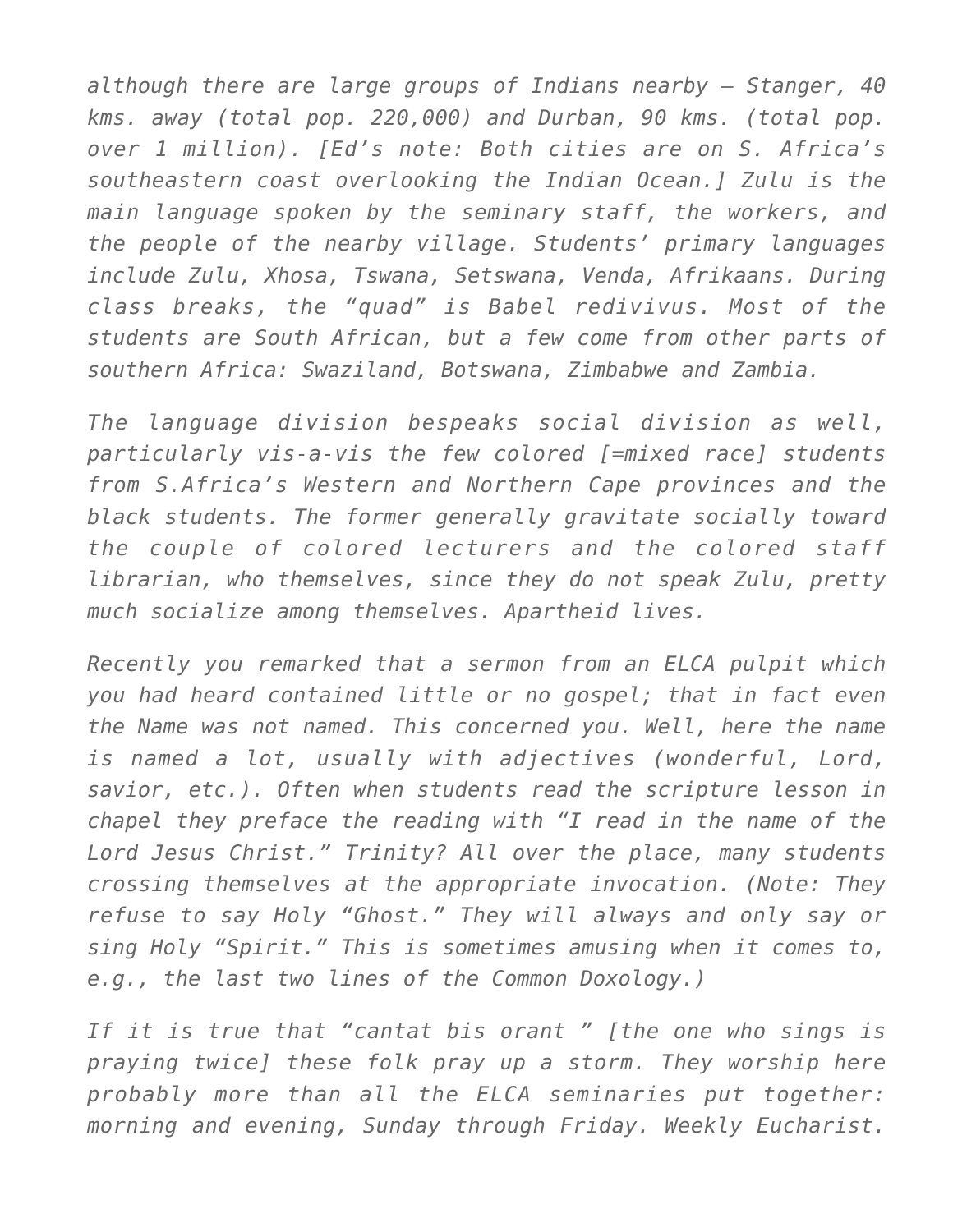*Worship is a curious mixture of high church and low church. There is a kind of piety around here some of which could be profitably emulated stateside, although the ten or so nineteenth-century sentimental hymns they sing over and over wear thin.*

*But all this does not mean we are always hearing gospel. Beating people over the head with the cross is not gospel proclamation. What sounds like gospel, the Name being named notwithstanding, is often disguised law. Wife Mitzi, working in the library, ran across a 1975 article in a Festschrift for one O.G. Myklebust . [Ed's note: Olav Guttorm Myklebust was born 1905, ordained in 1930 and sent to S. Africa by the Norwegian Missionary Society. He taught at Umpumulo–where Preisinger's now are–and beginning in 1934 was its principal.]*

*This article by the then first black rector of the Seminary, Douglas Duma L. Makhathani is titled "The Lutheran Church in Kwa-Zulu: Then and Now." Makhathini says that the white missionaries wanted "to establish a self-supporting, selfpropagating, self-administrating Lutheran Church among the Zulus and kindred tribes, preserving their characteristic traits as far as possible." He notes that the missionaries wanted some kind of separate development by "preserving their (Zulus' et al.) characteristic traits as far as possible," and yet they (the missionaries) remove all characteristic traits (customs, traditions and practice) "by means of laws and ordinances – as was the case in the planting of the gospel…"*

*He goes on: "I believe that the Gospel, rightly preached is able to direct people in relation to what they should be or become better than having to direct them with man made ordinances and rules. . . . If the Gospel were permitted to go its own way I am convinced it would have produced stronger and more stable Christians. You see, Zulu people (read everybody,*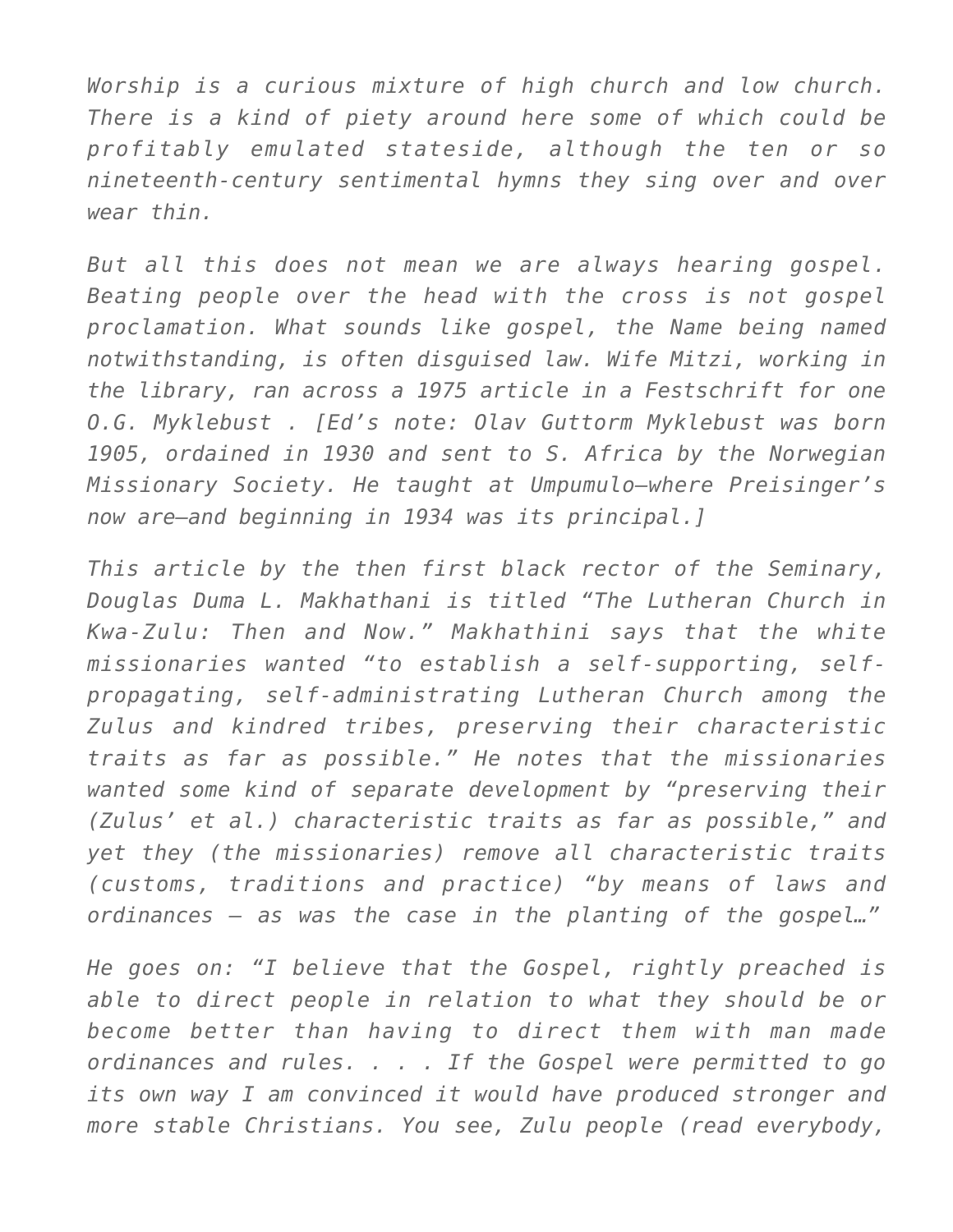*all humanity, Luther would say) are people of law and obedience. This they well understand. It remains to be seen whether or not missions succeeded to evangelize with the Gospel. It is crystal clear that making church people legalistic was a great success. . . . Lutheran missionary aims, I am sure, were never those of building legalistic Christian communities. They aimed at building Evangelical Communities. Because they (missionaries) were not aware of a Zulu's inclination to the law and his love of the law, their innocent efforts yielded legalism and a bad mixing of law and gospel to this day."*

*[Does that sound like some Lutheranism you and I know stateside?]*

*The library here is fairly extensive. Foreign, mostly American, groups, churches, pastors, etc., have donated books, probably many they didn't want. Many books from our Missouri Synod days. CPH stuff. Quite a few nineteenth and early twentieth century books, conservative, some to the point of fundamentalistic, on the shelves. One could let them moulder there, except that students use them, imbibe them, then regurgitate it back in their papers. One is tempted to play Philip and ask, "Understandest thou what thou readest?" But whether they understand it fully or not, the groundwork has been laid for a conservative, law-oriented approach to Lutheranism.*

*As you well know, one of the biggest problems in southern Africa is the AIDS epidemic. When we came to Umpumulo, AIDS was an issue rarely talked about. I think that has changed, maybe not dramatically, but to a considerable degree. One of the reasons for the high incidence of AIDS (and several students have died because of it) is the promiscuity of African males and the myths about AIDS, e.g., the statistics are inflated to make blacks look bad, or, one can cure AIDS by sleeping with a*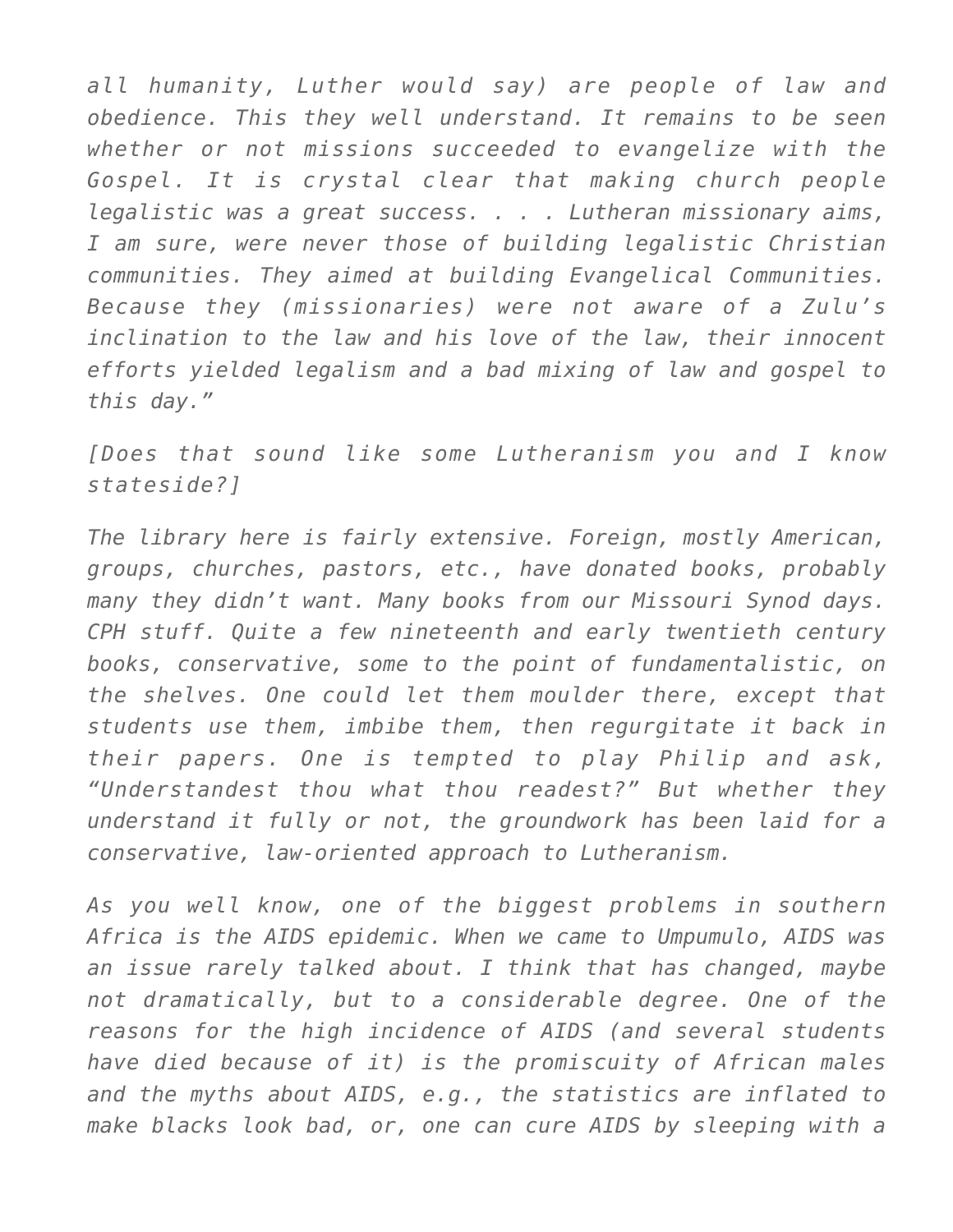*virgin (consequently, very young females, many in their very early teens, are bedded and often impregnated). Other myths: "if you eat more than five times a day you will not get AIDS"; "you won't get AIDS if you are circumcised"; "AIDS is caused by witchcraft"; "only homosexuals get AIDS."*

*There is a high incidence of rape because many African males feel it is their right to sleep with whomever they please. If the female does not consent, she is raped. And the morality of condom use is hotly debated in the church. The word "cultural" gets used a lot to justify certain activities. Thus, "Why is that guy beating up that woman?" "It's OK, it's cultural." Shaka [Ed's note: Zulu chief, 1816-28, founder of southern Africa's Zulu empire, who created a fighting force that devastated the entire region] did a superb con job on Zulu women: men are made to protect women; women are made for everything else – intense labor, bearing children, cooking, cleaning, polishing floors on their hands and knees, carrying heavy things on their heads, etc. ad infinitum.*

*It has been a rich and varied experience, not only due to the fine hospitality of our hosts, the faculty, and the students, but also because of the beautiful area in which Umpumulo is situated and, for the most part, great weather. So God answered the fourth petition of the prayer his Son taught us–and as Luther's Catechism interprets it–God gave us "good weather, peace, health, discipline, honor, good friends, faithful neighbors, and the like."*

*Joy and peace, Art and Mitzi Preisinger*

*On Monday, Sept. 4, came this postscript–*

*On the first Sunday of the month no Sunday morning (7:30 a.m.) Eucharist is held in the Umpumulo seminary chapel. Rather,*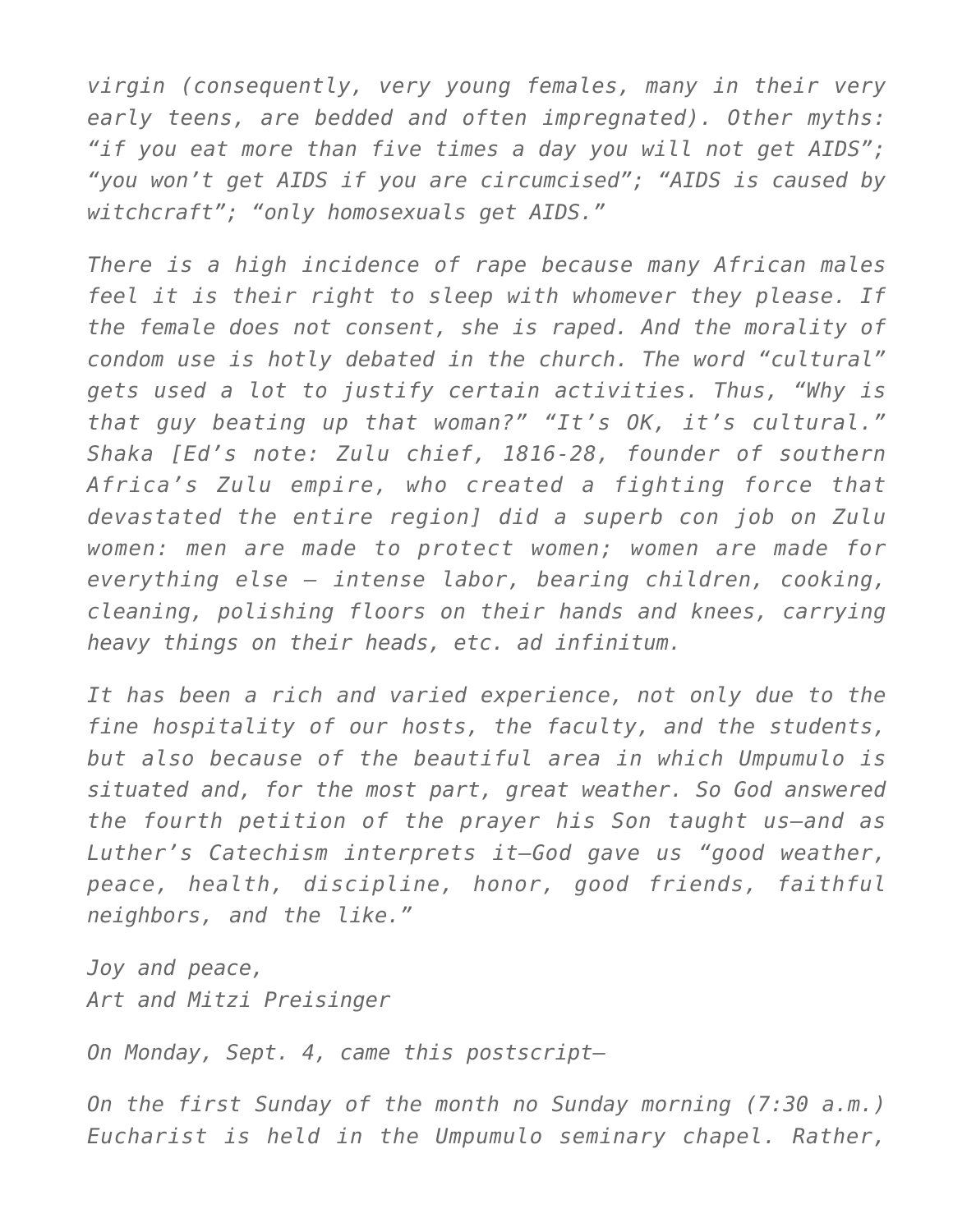*students are enjoined to attend the "parish church," about 2 kms. distant. So today, the first Sunday we were able to do this, we attended.*

*The service was fascinating. Dr. Biyela, rector of the seminary, preached and presided. All in Zulu, except the sermon was partly English. Biyela is a good preacher. A good storyteller. Fluent in at least three languages. Sermon was gospel based on Ephesians 2.*

*But the liturgy! They like vestments here. Biyela processed in cope. Then took it off and wore alb and stole. Then chasuble for the celebration. Incense like mad. They censed the altar, the Bible, and even the chairs brought to the chancel by students. These were white plastic chairs, the kind you can get for about \$7-8 in the patio section of US supermarkets when spring rolls around. Apparently the sem was gifting the parish with them. There is a kind of Ladies Aid, I think they call it the Women's League, and they wear a "uniform"–black dress with white collar and white cap that looks something like a U.S. navy sailor's hat. The Methodist women wear red and white, the Anglican purple and white [what else?] and sit together. There were about 75 of these women. Quite a sight. Service lasted almost three hours.*

## **LETTER #2 August 2000**

*Dear Ed,*

*What a mystery evil is! It is so twisted and ugly–especially when sitting beside the good and the beautiful.We had a beautiful Bible study in our home late last month. My heart was full of admiration as white South African farmers were willing*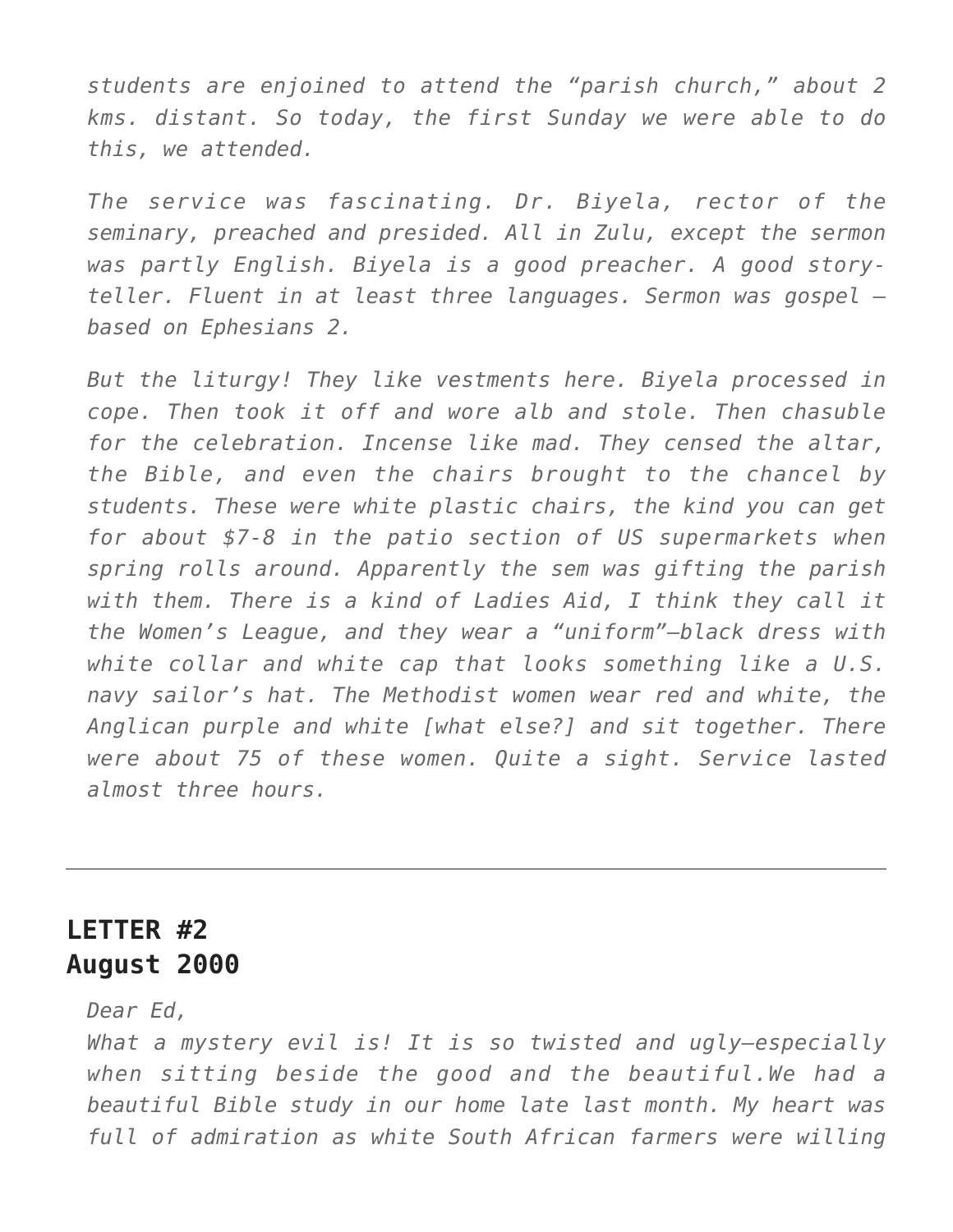*to look seriously at the hard words of James 5:1-6. "Have we oppressed our workers?" "Is our relative wealth based on their poverty?" "Have we paid them proper wages?"*

*God's law was working. "Yes, we will be judged. We have done our best as we see it, but will it be enough to satisfy our Lord, who is standing at the doors, ready to come in judgment?"*

*But His Gospel was also strong. The coming Judge is "compassionate and merciful. He is the same One who died to save us."*

*"But, you know, some us might have judgment before others," I said, thinking that Darlene and I were about the oldest people in the room. "Actually Judgment Day for me is the day I die." "Yes, indeed!" (Nods of agreement around the circle.) A beautiful, honest, blessed discussion.*

*After one of Darlene's great desserts and warm personal words of sharing back and forth, they all left and we put our living room back into everyday shape.*

*Going home after the study, Ronald and Ella approached their house and farm, at the end of the road, near the Buffalo River. Even though it was now about 9:30 p.m., they weren't too surprised to see a car there, for someone had earlier borrowed the key for a gate, to visit some friends who lived on the property. The men in the car needed some water for their overheated radiator. Then they asked for a drink of water.*

*As Ronald handed the water to him, a gun appeared in the hand of the man reaching to receive it. He shot Ronald in the face, killing him instantly. The group then forced Ella to open the safes, so they could take documents and the money kept there, for paying the farm workers the next day. They locked her in a bedroom, then thoroughly looted the whole house.*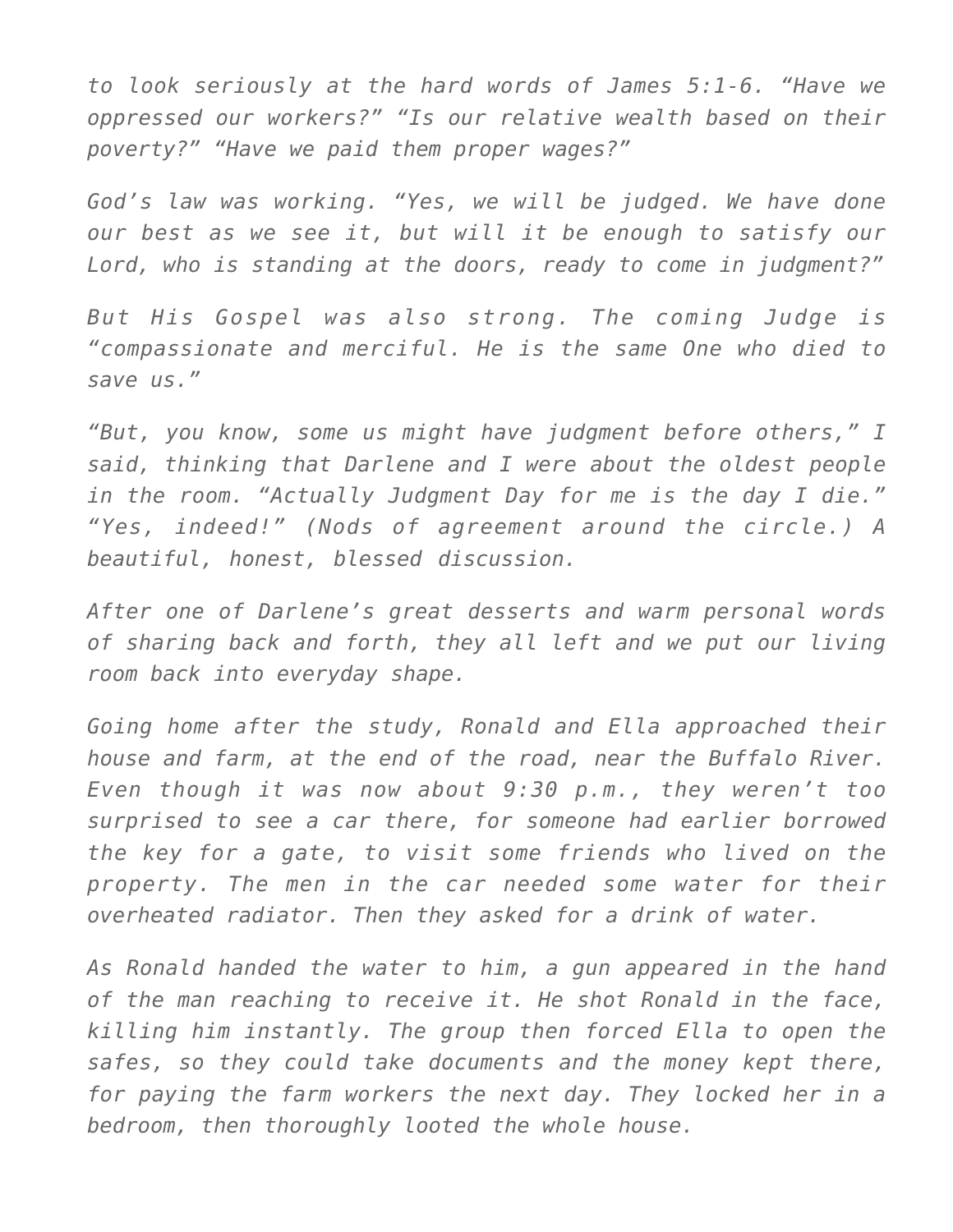*How ugly evil is!*

*And it works still more evil. The murderous looters were black men. When other such people have been challenged, they have said that they are reacting against the apartheid oppression of the past.*

*Of course the white farming community reacts to the murder. Some have ugly, racist words: "You can't trust any blacks! See what they're doing to us farmers. They won't be satisfied until we are all dead."*

*Evil begets more evil.*

*The funeral last Sunday was really something. About 500 people crowded into and around the small rural church building. Many black people hovered around the edges, having come to show their respect and love for the bereaved family.*

*We all expected the widow and her only daughter Marit to be "basket cases," paralyzed with grief and anger. Don't underestimate the power of God's loving salvation, as we did. Widow and daughter were towers of strength. They spoke of their loss but also of God's blessings. Their faces were ready to smile and to discuss other things, including their future plans. They intend to keep the farm and work it, with Marit and her husband Eric on the scene.*

*You didn't see it, but can you believe it? Exactly as it is written in Romans: "Where sin increased, grace abounded all the more, so that as sin reigned in death, grace also might reign [more powerfully], to eternal life through Jesus Christ our Lord."*

*Our fellow-Christian farmers, also present at the Bible study, tried to catch the criminals on the back roads. They were too*